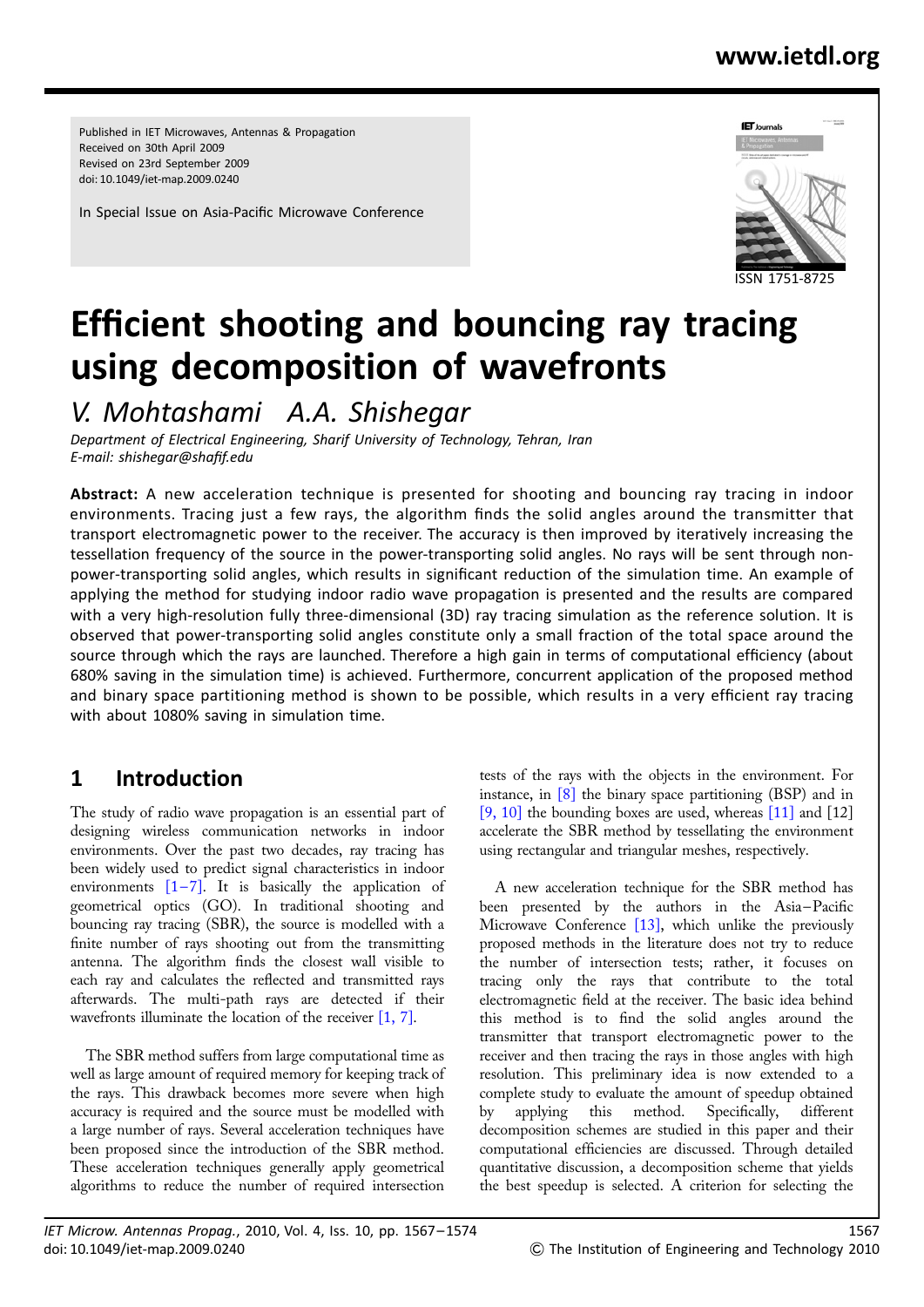initial resolution of the source is also presented. Moreover, concurrent application of our proposed method and BSP method is shown to be possible, which results in a very efficient ray tracing.

This paper is organised as follows. The proposed acceleration technique is presented in Section 2. Numerical results, complexity analysis and processing gain in terms of simulation time are reported in Section 3. Conclusions are given in Section 4.

#### 2 Proposed acceleration technique

So as to uniformly generate the rays in all directions of the three-dimensional (3D) space, an icosahedron is inscribed in the unit sphere around the source  $[1]$ . A typical icosahedron that has 12 vertices, 20 equilateral triangular faces and 30 edges is depicted in Fig.  $1a$ . Each edge of the icosahedron is divided into  $N$  equal segments. Then, lines parallel to the edges are drawn and form a tessellated face as shown in Fig. 1b for  $N = 4$ . The parameter N is called the tessellation frequency. The 'source rays' are launched in the direction from the source location to the vertices that are generated on the icosahedron faces. As a result, a total number of  $10N^2 + 2$  source rays are uniformly generated with hexagonal wavefronts and nearly identical angular separation.

If the source is not modelled with a high enough tessellation frequency, the 'inaccurate path problem' will occur. In order to illustrate the inaccurate path problem, let us consider a simple 2D case as shown in Fig. 2. Suppose that the ray labelled  $r_0$  is sent out from the transmitter, which is located at point O, and let  $\angle AOB$  denote the solid angle it represents. This solid angle is relatively large, which implies that the source is modelled with a rather low resolution. The ray  $r_0$  reaches the receiver via a single bounce at wall 1 which is modelled as a lossy dielectric slab. Let  $r'_0$  and  $\angle AOB$  represent the reflected ray and corresponding reflected solid angle, respectively. Since the receiver falls within  $\angle AOB$ , the ray  $r'_0$  is detected and its contribution to the total electromagnetic field at the



Figure 1 Source model

a Typical icosahedron with 20 equilateral triangular faces b Tessellation of one face with the tessellation frequency of  $N = 4$ 



Figure 2 Inaccurate path problem

receiver is considered. However, the exact path from the transmitter to the receiver is through ray  $r_1$  that reaches the receiver after being reflected by wall 1. This path difference introduces amplitude and phase errors in the received field. This is because the incident angle of  $r_0$  at intersection with wall 1 (which is calculated by the ray tracing program) is different from the incident angle of  $r_1$  (which is the correct incident angle). Therefore the reflection coefficient, which is a function of the incident angle, is calculated inaccurately. Since the reflection coefficient of a lossy dielectric slab is generally a complex value, the received field contains both amplitude and phase errors. Similar statements can also be said if a transmitted ray, instead of a reflected ray, reaches the receiver. To obtain a better insight, let us consider a 12 cm thick brick wall that has a relative dielectric permittivity of  $\epsilon_r = 5.20 - j0.21$  at 2.44 GHz [14]. The magnitude and phase of the reflection and transmission coefficients as function of incident angle are depicted in Figs.  $3a-3d$  for TE and TM polarisations. As the incident angle approaches the grazing angle, or near the Brewster angle, the slope of the curves becomes very steep especially for TM polarisation. This means that even a slight error in the incident angle can impose a significantly large error in the reflection and/or transmission coefficients. In typical indoor scenarios a ray may reach the receiver after several reflections and transmissions. Thus, if its path towards the receiver is inaccurate, the reflection and transmission coefficients are computed inaccurately causing significant amplitude and phase errors in the received field. The solution to this problem is to simply increase the tessellation frequency of the source such that the source is modelled with a large number of rays. This overcomes the inaccurate path problem because each ray will now represent a much smaller solid angle. However, the simulation time, which is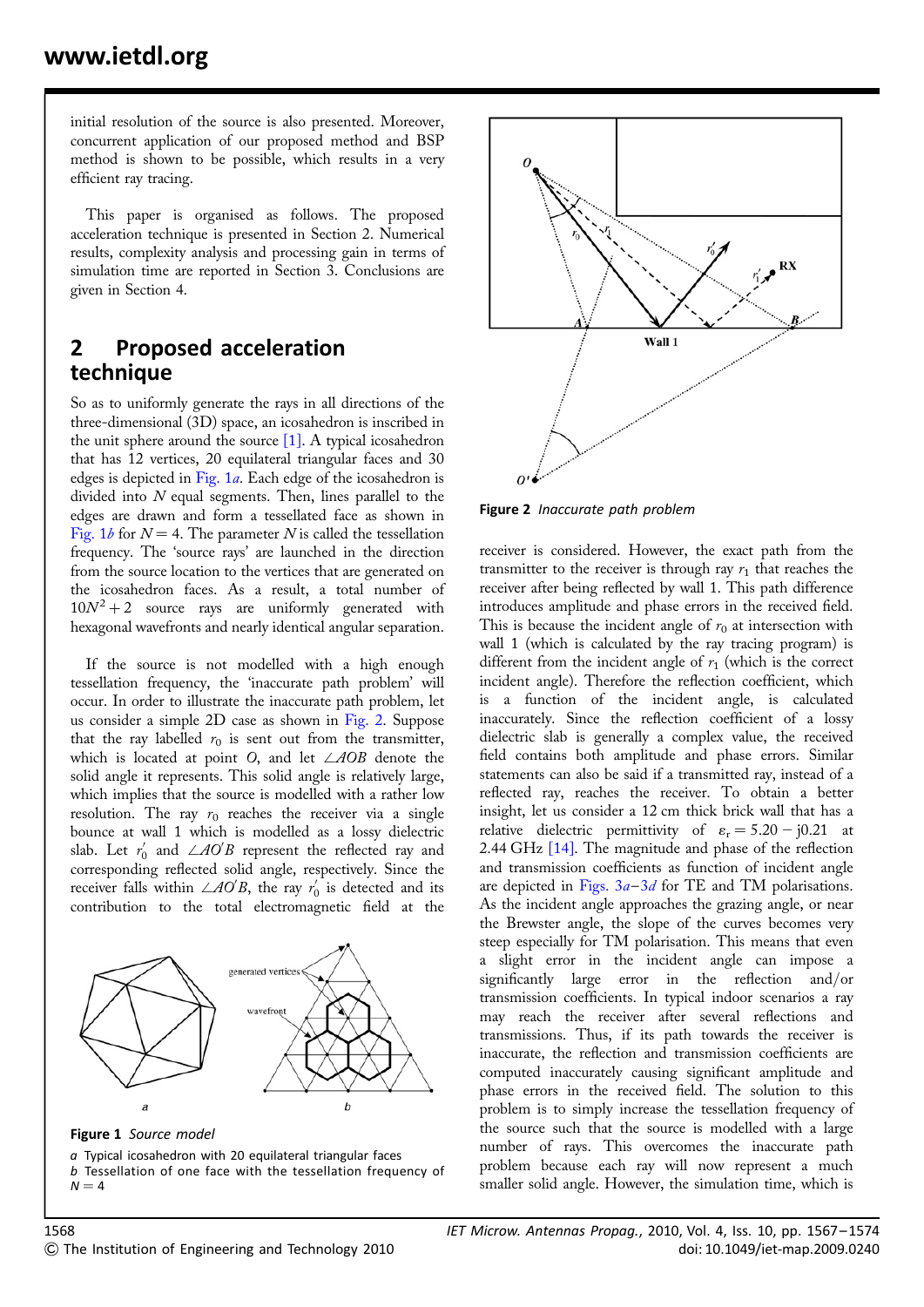

Figure 3 Magnitude and phase of the reflection and transmission coefficients as functions of incident angle for a 12 cm thick brick wall with a relative dielectric permittivity of  $\varepsilon_r = 5.20 - j0.21$  at 2.44 GHz a TE polarisation

b TM polarisation

a linear function of the number of source rays, will increase. In the rest of this section, we will present a very efficient algorithm that eliminates amplitude and phase errors at computationally affordable cost.

The solid angles around the transmitter that transport electromagnetic power to the receiver constitute only a small fraction of the total space through which the rays are launched. If these solid angles are somehow specified prior to the start of the high-resolution ray tracing, the rays will be launched only through them and the computational burden decreases significantly. Therefore the problem reduces to finding these 'power-transporting' solid angles.

In order to find the power-transporting solid angles, we use an iterative algorithm. The algorithm starts a lowresolution ray tracing and hence, its simulation time is very low. It then finds the detected rays at the receiver. Each detected ray is a part of the binary tree generated by a source ray as the root. The term 'binary tree' refers to the tree-like sequence of rays generated by a source ray at consecutive intersections with the walls of the environment. This root has transported the transmitter power to the receiver by one of its sticks or leaves. Hence, its solid angle contributes to the total electromagnetic field at the receiver. Note that the number of power-transporting source rays is usually much less than the total number of launched source rays. Next, the algorithm decomposes the wavefronts of power-transporting source rays to similar smaller wavefronts. As we discussed above, smaller wavefronts represent smaller solid angles and higher tessellation frequency. This will enhance the correction of the paths towards the receiver and reduces the phase and amplitude errors in the reflection and transmission coefficients. Then the ray tracing algorithm traces the newly generated source rays corresponding to these smaller wavefronts and finds the detected rays at the receiver. The power-transporting source rays corresponding to these smaller wavefronts are then determined from the detected rays. Then the above procedure (decomposition of wavefronts and tracing the newly generated higher resolution source rays) is iteratively repeated until a high enough predefined tessellation frequency  $(N_{\text{final}})$  is met. Note that the total number of source rays that are traced at all iterations of our algorithm is much less compared to the total number of source rays that should have been traced if a complete ray tracing were to be performed with  $N_{final}$ . Thus, runtime saving is achieved.

The choice of decomposition scheme determines the computational burden of the algorithm. Note that in the SBR method, the circumscribed circle around the hexagonal wavefront of each ray is considered to be the effective wavefront of that ray [1]. The effective wavefront is used for ray detection test at the receiver. For a specific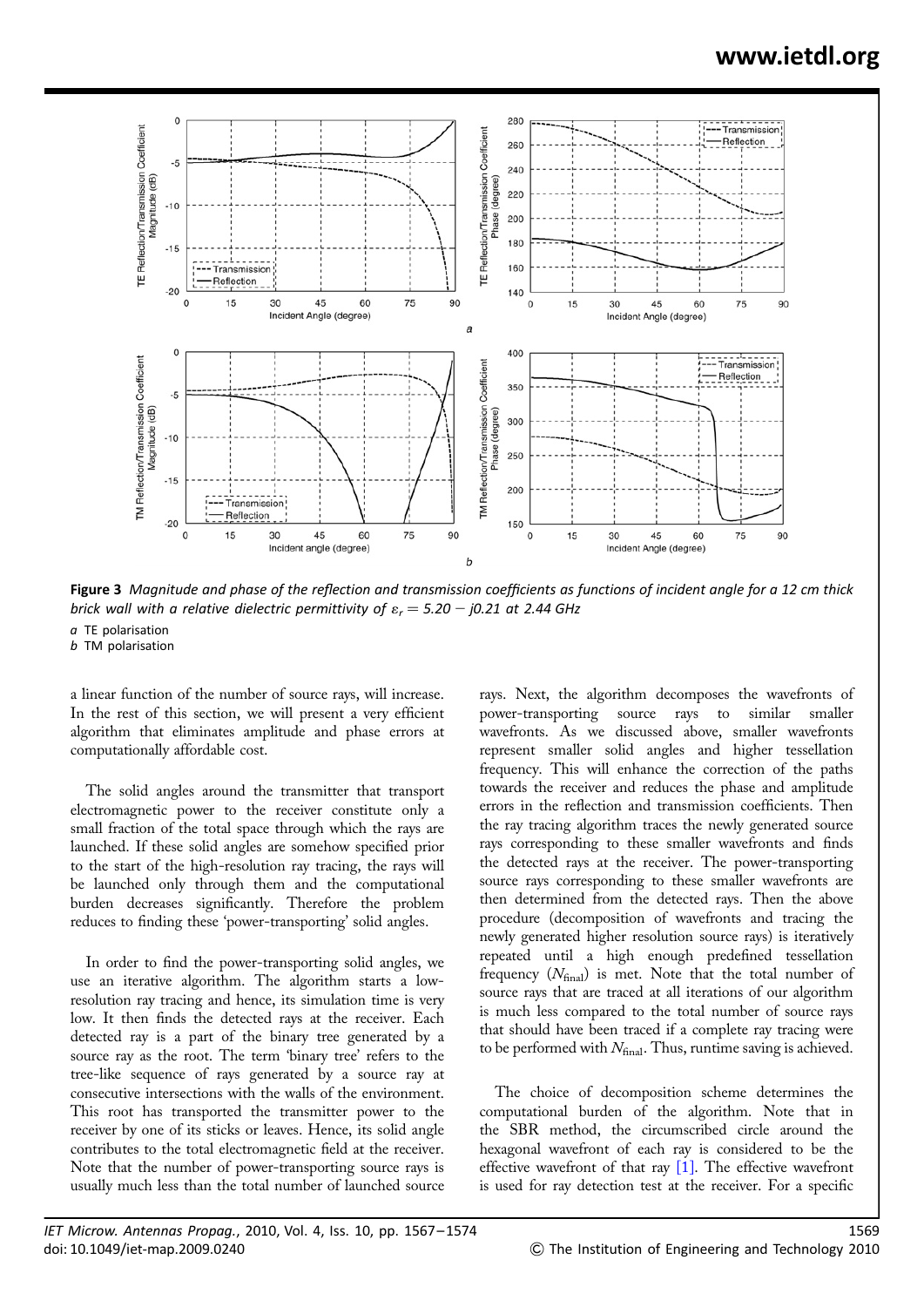ray, with the separation angle of  $\alpha$ , the radius and the area of the effective wavefront are, respectively, linear and quadratic functions of  $\alpha$  [1]. The total number of generated source rays equals  $10N^2 + 2$ , which is almost proportional to the square of the tessellation frequency for typical values of N. Thus, the area of effective wavefront has  $1/N^2$  dependence, which means that its radius and the separation angle have  $1/N$  dependence. For instance, if we double the tessellation frequency, four times new source rays are generated. The area of effective wavefront of each newly generated source ray is 1/4 of the area of wavefront of a source ray with old tessellation frequency. Fig. 4 suggests three methods to decompose a circular wavefront to similar smaller wavefronts. Keep in mind that we must not miss any part of effective wavefront of the detected source ray. Moreover, the number of new wavefronts should not be very high such that each iteration of the above algorithm will have an acceptable computational burden. In the rest of this section, we will determine the computational efficiency of these three suggested decomposition schemes.

We define the 'increment coefficient' as the total number of newly generated source rays after decomposition to the number of decomposed wavefronts. For instance, the increment coefficients corresponding to Figs.  $4a-4c$  are 4, 6 and 7, respectively. The less the increment coefficient is, the less number of rays to be traced in the next iteration of the algorithm. However, the increment coefficient alone cannot characterise the efficiency of a decomposition scheme. We must take into account the amount of the increment in the tessellation frequency (resolution) as well. To do this, we define the 'decomposition efficiency' as the ratio of the optimal value of the increment coefficient to its real value. Since the area of the effective wavefront has  $1/N^2$  dependence, the optimal value of the increment coefficient equals the square of the ratio of the radius of large wavefront to the radius of smaller wavefronts. Therefore the optimal values of increment coefficients of Figs.  $4a-4c$  are 2, 3 and 4, respectively. Thus, the decomposition efficiency of these schemes equals 50, 50 and 57%, respectively. The more the value of decomposition efficiency is, the more optimal the

decomposition scheme is. Therefore all three decomposition schemes of Fig. 4 are in general inefficient. The partial overlap of the large wavefront with the small wavefronts has caused the reduction of the decomposition efficiency from its optimal value. However, as we will see later in this section, the decomposition efficiency of Fig.  $4c$ is much higher resulting in a nearly optimal decomposition.

By further investigation of Fig.  $4c$ , it is observed that the centre of the large power-transporting wavefront lies exactly on the centre of the totally overlapped small wavefront behind it. This means that the ray corresponding to this small wavefront is exactly the same as that of the dark wavefront. Since the ray of the dark wavefront had been traced in the last iteration of the algorithm, it is not necessary to trace the small wavefront in the new iteration. Thus, the increment coefficient reduces to 6 and the decomposition efficiency increases to 67%.

The decomposition scheme of Fig.  $4c$  may be interpreted with another point of view. Suppose that we have modelled the source with  $N = 4$  in the last iteration of the algorithm and the dark wavefront in Fig.  $5a$  has been found to be power-transporting. At the start of the new iteration, the tessellation frequency is doubled to  $N = 8$  to achieve higher resolution as shown in Fig. 5b. The wavefronts of the newly generated source rays are the small hexagons and are lightly shaded. The dark power-transporting wavefront is also shown in this figure. If we draw the circumscribed circles around the dark wavefront and lightly shaded small wavefronts, Fig.  $4c$  is exactly obtained. Hence, the decomposition scheme of Fig. 4c can be viewed as generating source rays with twice tessellation frequency and then selecting those that overlap, even partly, with powertransporting solid angles.

With this new point of view, it can be observed that the increment coefficient is a descending function of the number of adjacent power-transporting solid angles. For instance, suppose that all three wavefronts of the interior vertices of Fig. 5*a* have been marked as power-transporting. If the tessellation frequency is doubled as shown in Fig. 6,



Figure 4 Suggested decomposition schemes

1570 IET Microw. Antennas Propag., 2010, Vol. 4, Iss. 10, pp. 1567– 1574 & The Institution of Engineering and Technology 2010 doi: 10.1049/iet-map.2009.0240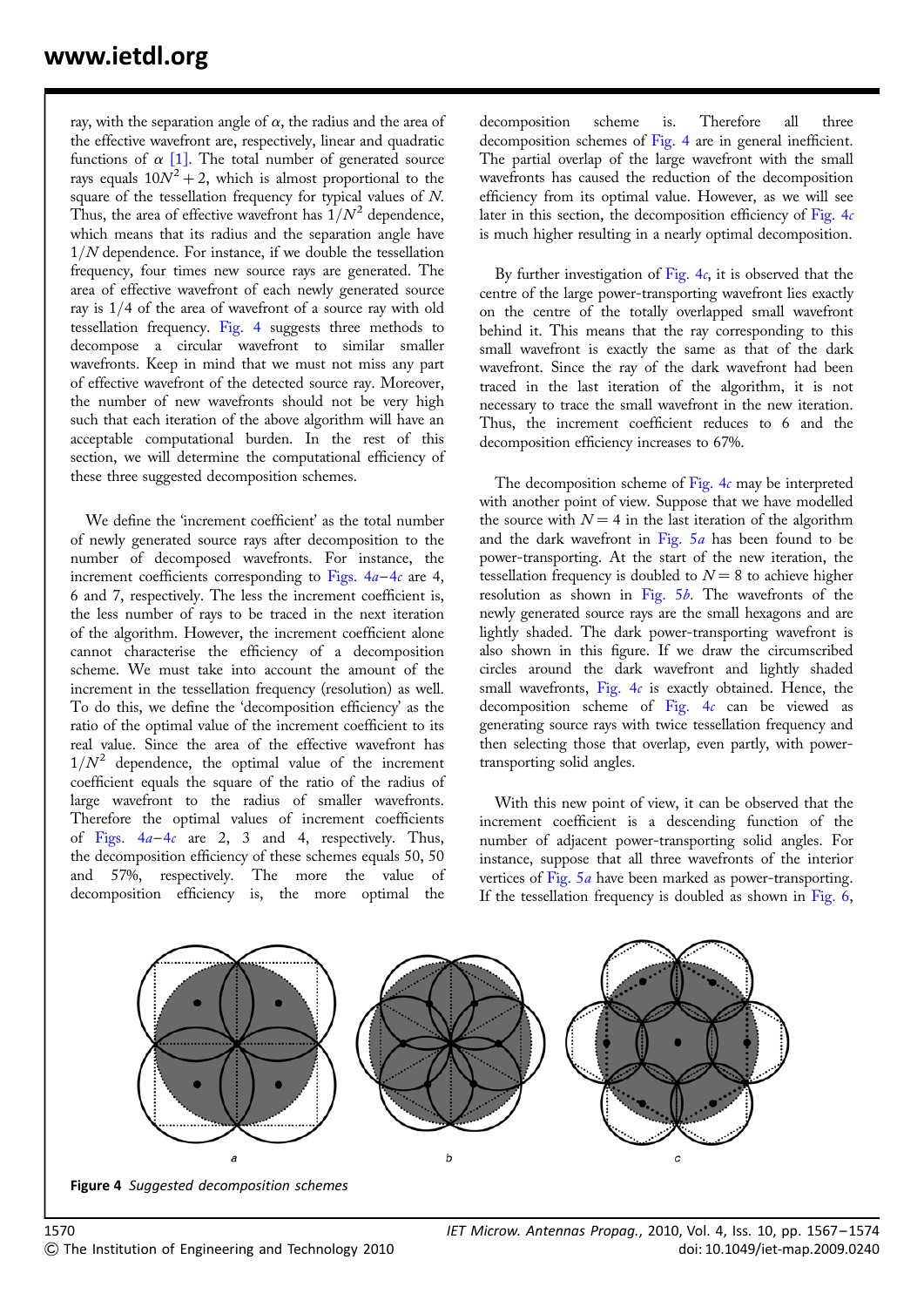

Figure 5 Decomposition scheme of Fig. 4c with another point of view

only 15 rays must be traced in the next iteration. This means an increment coefficient of 5. Thus, the decomposition efficiency is further improved to 80%. We will see in the next section that for typical indoor environments, doubling the tessellation frequency leads to an increment coefficient around 4.5. As a result, the decomposition efficiency is enhanced to about 90% resulting in an acceptable computational burden.

### 3 Numerical results

An indoor scenario is presented in Fig. 7, which shows the first floor of a building formed by two identical storeys [14]. A vertically polarised half-wavelength dipole antenna operating at 2.44 GHz and radiating 10 mW is used as the transmitter. It is located in Room 1 at point ( $x = 3.08$  m,  $y = 4.52$  m and  $z = 2.6$  m). The electrical properties of the materials and thicknesses of the slabs used in the simulation are given in Table 1 according to [14]. Fifty equidistant points along the line at  $(x = 6.5 \text{ m},$  $4 m < y < 12 m$ ,  $z = 1.2 m$ ) are considered as receiving locations. The line includes both line-of-sight and nonline-of-sight points. In our iterative algorithm, the initial tessellation frequency of the source is selected  $N_0 = 15$ , which is doubled at each iteration. The decomposition algorithm and the following tracing procedure is repeated three times resulting in a final tessellation frequency of  $N_{\text{final}} = 120$ . A fully 3D ray tracing simulation with a tessellation frequency of  $N = 120$  is considered as the



Figure 6 Decomposition efficiency is enhanced when adjacent solid angles are detected at the receiver



Figure 7 Plan of the first floor of a building formed by two identical storeys [14]

The transmitter is located in Room 1 just above the door

reference solution. To obtain accurate results, the termination threshold for ray's amplitude is taken to be 50 dB below the highest amplitude of the generated source rays; that is, if the magnitude of the electric field of a ray falls below the threshold, it will not be traced further. The results including simulation time enhancement of our algorithm with respect to the reference solution are summarised in Table 2. These results are obtained by running a MATLAB code using a PC with 3 GHz Intel Core 2 Duo processor and 4 GBs of RAM. The simulation time of the reference solution was about 2 h and 9 min. Note that the value of the simulation time of the reference solution is high because all 144 002 emitted source rays are traced. More than 5 million rays are generated at the end of the tracing procedure by selecting the above termination threshold. A high speedup in the simulation time is obtained according to Table 2. The decomposition efficiency is 88%, which indicates a nearly optimal decomposition scheme. Note that the absolute simulation time is highly dependent on the termination threshold, electrical properties and losses of the walls and the characteristics of the computer used for simulations. Thus, we emphasise on the simulation speedup in this paper. Fig. 8 shows the electric field magnitude and root mean

|  | Table 1 Material properties and slab thicknesses [14] |  |  |
|--|-------------------------------------------------------|--|--|
|--|-------------------------------------------------------|--|--|

|                               | $\varepsilon_{\rm r}$ | $\sigma$ , mS $/$<br>m | Thickness,<br>cm |
|-------------------------------|-----------------------|------------------------|------------------|
| ceiling/floor                 | 7.9                   | 89                     | 25.0             |
| external brick wall           | 5.2                   | 28                     | 22.0             |
| internal brick wall           | 5.2                   | 28                     | 12.0             |
| wooden door/cabinet/<br>table | 3.0                   |                        | 4.0              |
| glass window                  | 3.0                   |                        | 0.5              |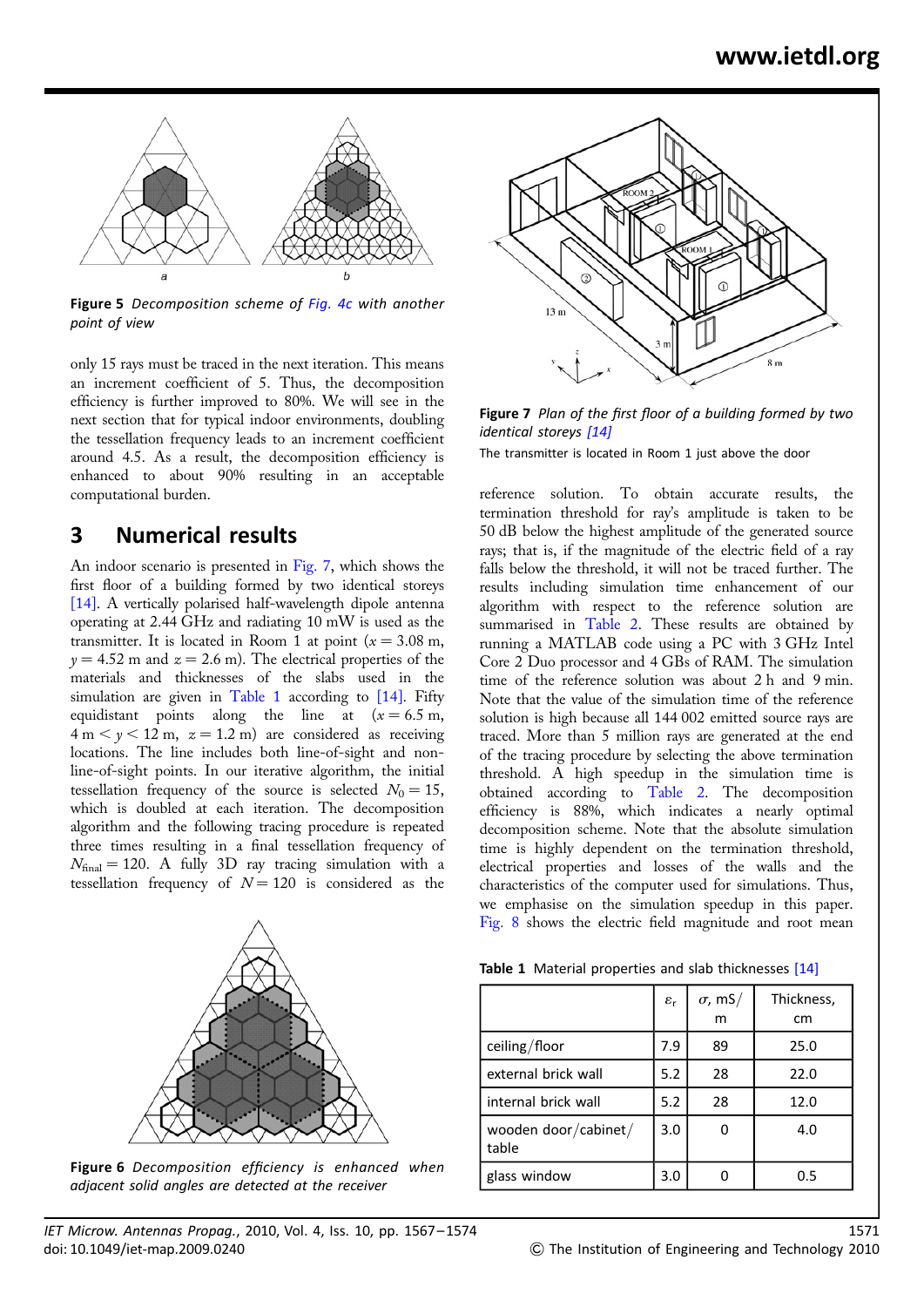Table 2 Simulation speedup and difference characteristics of our proposed method compared to the reference solution

| number of receiving locations                               | 50        |
|-------------------------------------------------------------|-----------|
| total number of traced source rays in reference<br>solution | 144 002   |
| total number of traced source rays in proposed<br>method    | 20 20 8   |
| simulation speedup                                          | 679%      |
| average increment coefficient                               | 4.55      |
| decomposition efficiency                                    | 88%       |
| $RMSEE-field$                                               | 0.76dB    |
| $RMSE_{\tau, rms}$                                          | $0.25$ ns |

square (rms) delay spread computed at the receiving locations using our proposed method and the reference solution. Excellent agreement between the curves is observed. There is, however, a little difference between the results. The source of the difference will be discussed later in this section.

To characterise the difference between the results of our proposed iterative algorithm and the reference solution, the difference between the two curves in Fig. 8a as well as



Figure 8 Simulation results of the method of decomposition of wavefronts compared to the reference solution

 $a$  The electric field magnitude

b rms delay spread

Fig. 8b is averaged using root mean square error (RMSE) defined as

RMSE<sub>E-field</sub> = 
$$
\left[\frac{1}{M} \sum_{m=1}^{M} (|E_{R}^{m}| - |E_{P}^{m}|)^{2}\right]^{1/2}
$$
 (1)

RMSE<sub>7,rms</sub> = 
$$
\left[\frac{1}{M}\sum_{m=1}^{M}(\tau_{R}^{m}-\tau_{P}^{m})^{2}\right]^{1/2}
$$
 (2)

where  $RMSE_{E-field}$  and  $RMSE_{\tau,rms}$  are, respectively, the RMSE of the electric field magnitude and rms delay spread of our iterative algorithm with respect to the reference solution. M is the number of receiving locations and  $(E_{\textrm{R}}^{m}, \, \tau_{\textrm{R}}^{m})$  and  $(E_{\textrm{P}}^{m}, \, \tau_{\textrm{P}}^{m})$  denote the total electric field vector and rms delay spread at the mth receiving location computed by the reference solution and our proposed acceleration technique, respectively. As we can see in Table 2, the RMSE for electric field magnitude is less than 1 dB and the RMSE of rms delay spread is only 0.25 ns. This indicates a very good agreement between the results.

An interesting feature of wavefront decomposition method is that it can be combined with other acceleration techniques that are based on reducing the number of intersection tests such as the widely used BSP method [9]. The reason is that our proposed method tries to reduce the number of launched source rays through an intelligent sampling of the 3D space around the transmitter, whereas the BSP method tries to reduce the number of intersection tests for each launched ray. Therefore there will be no conflict if these two acceleration techniques are applied simultaneously. To compare the speedups obtained by using the two methods and show their consistency in simultaneous application, the above simulation is performed in three different situations. First, only the BSP method is used. Second, only the method of decomposition of wavefronts is used. Third, the two methods are applied concurrently. The speedups are given in Table 3. It is observed that the method of decomposition of wavefronts outperforms the BSP method by a factor of more than 4. Furthermore, when the two methods are applied simultaneously, the overall speedup is a little less than product of the two individual speedups. The reason is that some parts of the method of decomposition of wavefronts such as ray detection test and wavefront decomposition are independent of tracing procedure and are not affected by BSP. However, the concurrent application of the two methods is shown to be

Table 3 Simulation speedups obtained by using BSP and method of decomposition of wavefronts

| Acceleration technique             | Simulation speedup |  |
|------------------------------------|--------------------|--|
| BSP                                | 162%               |  |
| decomposition of wavefronts        | 679%               |  |
| $BSP + decomposition$ of wavefront | 1080%              |  |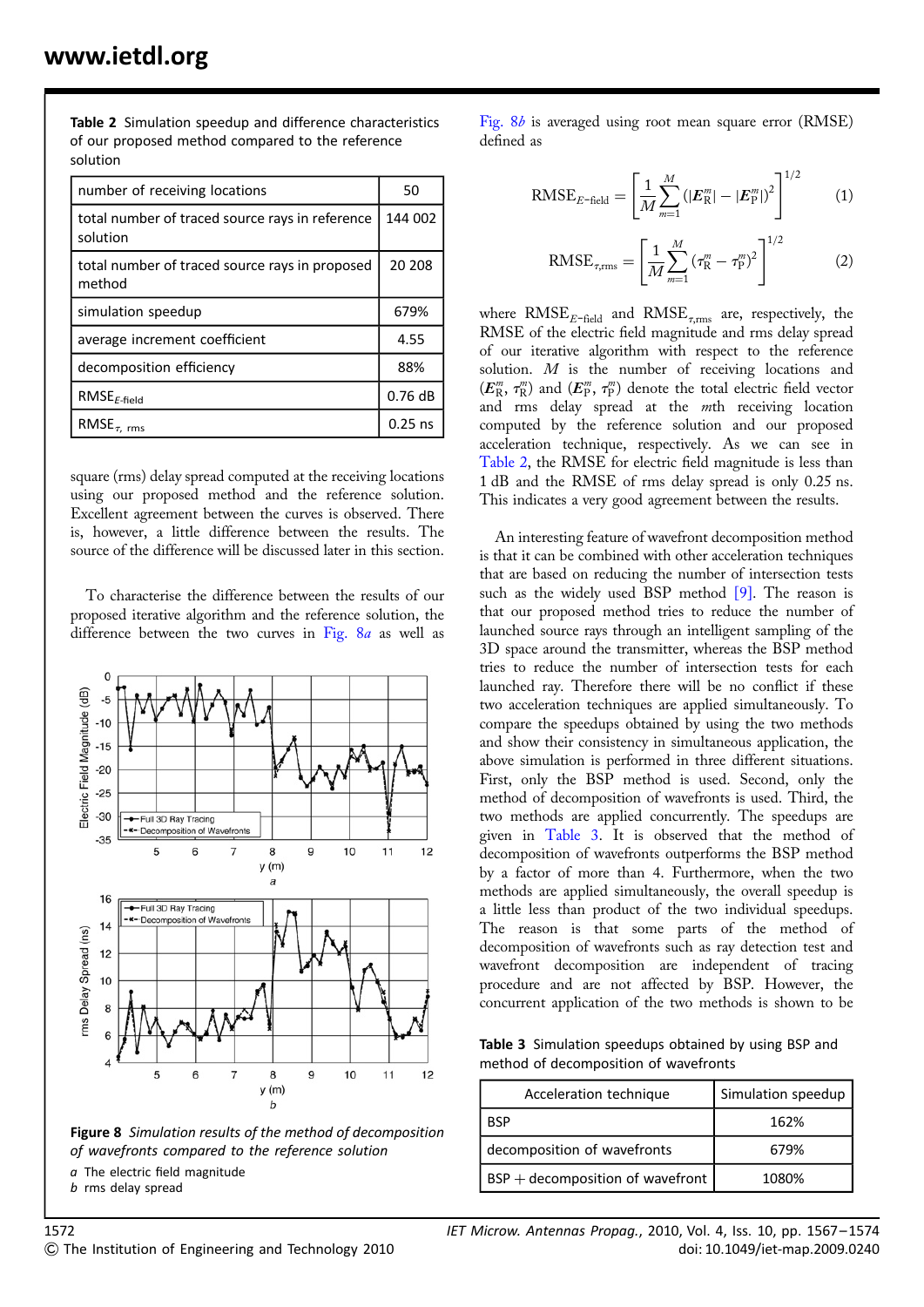an effective tool of performing an efficient ray tracing simulation.

The little difference between the results of the method of decomposition of wavefronts and the reference solution as observed in both Figs.  $8a$  and  $8b$  is because of 'large wavefront problem' already mentioned in the literature [15, 16]. Fig. 9 shows two possible ways in which power– transporting rays may be missed. In this figure, 2D cases are depicted for simplicity. Suppose that the ray labelled  $r_0$  is a low-resolution ray sent out from the transmitter and let  $\angle AOB$  denote the solid angle it represents. Suppose that increasing the tessellation frequency of the source will generate the rays  $r_i$ ,  $i = 1, 2, 3, 4$ , within this solid angle as well. As shown in Fig. 9a, the rays  $r_i$ ,  $i = 1, 2, 3$ , hit wall 1, just as  $r_0$  does, whereas  $r_4$  hits wall 2. Therefore the sequence of walls encountered by  $r_4$  is different from that of  $r_0$ . If, by any chance,  $r_0$  is not detected at the receiver in the initial iterations of the method of decomposition of wavefronts, the ray  $r_4$  will be suppressed from the list of the rays to be traced in the next iteration. Since the wall sequence encountered by  $r_4$  is not the same as that of  $r_0$ , it may be detected at the receiver if being traced. But the method of decomposition of wavefronts does not trace this ray. In Fig.  $9b$ ,  $r_0$  is not detected at the receiver because of the visibility test failure. Hence, its solid angle will not be considered in the next step of the algorithm. In highresolution ray tracing, however,  $r_4$  is detected at the receiver. In both cases, power-transporting solid angles are missed because their wavefronts are very large. This problem has been fully solved by using adaptive ray tube tracing



Figure 9 Two possible ways of missing power-transporting solid angles

a Encountering different wall sequences

b Visibility test failure

(ADRTT) method  $[15]$  or ray-beam tracing  $[16]$ . In these methods, a ray tube that hits more than one wall is split into several ray tubes such that each newly generated ray tube hits only one wall. We applied these methods on our proposed method and eliminated the difference between the results, but it degraded the simulation speedup significantly. On the other hand, the difference between our proposed method results and the reference solution is very small and can absolutely be neglected for engineering purposes. Therefore it is suggested that our proposed method be performed without ADRTT or ray-beam tracing techniques. Instead, the initial tessellation frequency of the source should be selected properly (neither very low nor very high). A subjective criterion can be made to choose a proper value for initial tessellation frequency. As discussed above, the cause of missing power-transporting solid angles is that the wavefronts of rays are large in initial iterations of our proposed algorithm. If the missing ray has significant power (which happens when the ray is reflected by a strong reflector), the error in the results will increase. Therefore if the wavefronts of the rays are small compared to the area of strong reflectors of the environment such as metallic facets, the difference between the results of wavefront decomposition algorithm and the reference solution will be decreased. This criterion can mathematically be represented as

$$
\pi \left(\alpha d/\sqrt{3}\right)^2 \ll S\tag{3}
$$

where  $\alpha d/\sqrt{3}$  is the radius of the wavefront of a ray with a travelled distance  $d$  and the separation angle  $\alpha$ , and  $S$  denotes the area of the a strong reflector facet. Given  $d$  and  $S$ , an upper bound for  $\alpha$  and hence a lower bound for initial tessellation frequency can be found. For instance, the strong reflector of the simulated environment of Fig. 7 is the metallic cabinet in the hallway, which contributes to the received field because the frequency is not very high and the penetration of electromagnetic waves inside the walls is significant. The area of the smallest facet of the metallic cabinet is  $S = 1$  m<sup>2</sup> and is located about  $d = 3$  m away from the source. If  $\ll$  in (3) is interpreted to be 'less than onetenth', the upper bound for  $\alpha$  is found to be 0.103 rad or 5.90°. This value is equivalent to the tessellation frequency of about  $N = 11$ . Thus, in order to reach the final tessellation frequency of  $N_{\text{final}} = 120$  by doubling the tessellation frequency at the end of each iteration, the initial tessellation frequency is selected  $N_0 = 15$ .

It is obvious that the selection criterion of initial tessellation frequency as described by (3) is totally subjective; it depends on the definition of the 'area' of the 'strong reflector'. However, it provides a rule of thumb for selecting a proper value for the initial tessellation frequency of the source.

#### 4 Conclusions

A new acceleration technique for the ray tracing algorithm was presented in this paper. Instead of reducing the number of